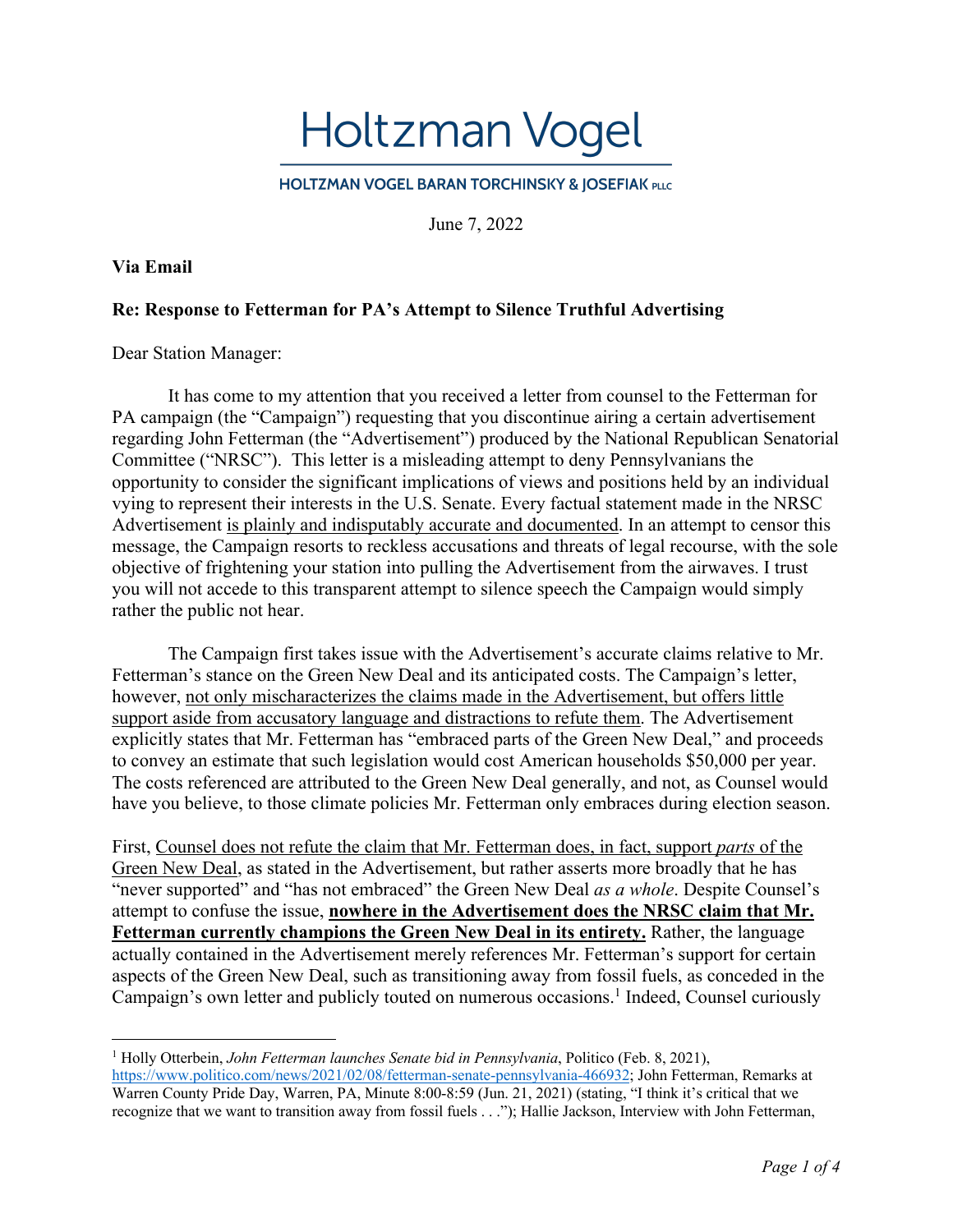quotes from and cites four different times a *Politico* article that states unequivocally: "Fetterman said he agrees with parts of the Green New Deal."<sup>2</sup> Counsel's argument as to this point, therefore, is moot. Assuming *arguendo* that the Advertisement did make such a claim, however, the Campaign would be hard-pressed to argue with a straight face that Mr. Fetterman has "never supported" the Green New Deal when he embraces the climate theories that underlie it and supports the policies at its very core. Any claims to the contrary would seem to be born out of political convenience when, in reality, he prioritizes the concept of a "green ideal"3 and would support the legislation if elected and faced with a vote.<sup>4</sup>

The Campaign then proceeds to grossly misrepresent the meaning of the statement at issue. The Advertisement states that Fetterman "embraced parts of the Green New Deal that'd cost you fifty thousand bucks a year." While Counsel would have you equate the stated language to "Mr. Fetterman's [current climate] plan 'would cost you fifty thousand bucks a year,'" **this, again, is simply not the claim contained in the Advertisement**. Rather, the reference to cost qualifies and directly relates to the Green New Deal generally, asserting that Mr. Fetterman has long supported parts of *a larger plan that would cost Pennsylvania households \$50,000 annually*. For this claim there is extensive substantiation contained in the research document provided.

As for the "whopping" \$50,000 per year figure, the NRSC agrees that it is outrageous. Unfortunately for the Campaign (and the millions of hardworking Americans that would have to foot the bill), however, the estimate is well-substantiated, based on sound research tactics, and consistent with numerous studies on the topic. In fact, the estimate used is a conservative one. The figure stems from the 2019 Conservative Enterprise Institute ("CEI") study referenced in the Campaign's letter and cited in the Advertisement and related substantiation, which analyzes the costs associated with only four aspects of the larger Green New Deal in five different states.<sup>5</sup> This study addresses and builds upon three previous, independently conducted studies on Green New Deal costs. With respect to Pennsylvania specifically, the CEI study estimates that implementing just this limited set of Green New Deal measures alone would cost \$72,439 per household the first year, \$45,026 the second through fifth years, and \$38,506 each year thereafter. Taking the simple average of these three numbers, the annual cost amounts to \$51,990.33 – **roughly \$50,000 per year**.

Far from "sloppy math," therefore, the estimates contained in the Advertisement are sound and reasonable, if not on the low end. Indeed, a 2019 study spearheaded by a former Congressional Budget Office Director concluded that the Green New Deal's energy-only

MSNBC (Feb. 8, 2021), https://www.msnbc.com/hallie-jackson/watch/full-interview-pa-lt-gov-fetterman-on-hissenate-run-i-will-fight-raging-inequality-if-elected-100689989936. 2 Otterbein, *supra* note 1*.*

 $3$  *Id.* 

<sup>4</sup> John Fetterman, Remarks, The East Penn Democratic Club Music Night Fundraiser, Emmaus, PA, Minute 19:04- 19:14 (Oct. 15, 2021) (stating that, if elected, Democrats "will always have [his] vote."); John Fetterman, Virtual Conversation at The Texas Tribune Festival (Sept. 20, 2021) (stating that his priority "would be to be a reliable Democratic vote.").

<sup>5</sup> What the Green New Deal Could Cost a Typical Family, Competitive Enterprise Institute & Power the Future, https://cei.org/sites/default/files/Daniel\_Turner\_and\_Kent\_Lassman\_-

What the Green New Deal Could Cost a Typical Family.pdf (Jul. 29, 2019).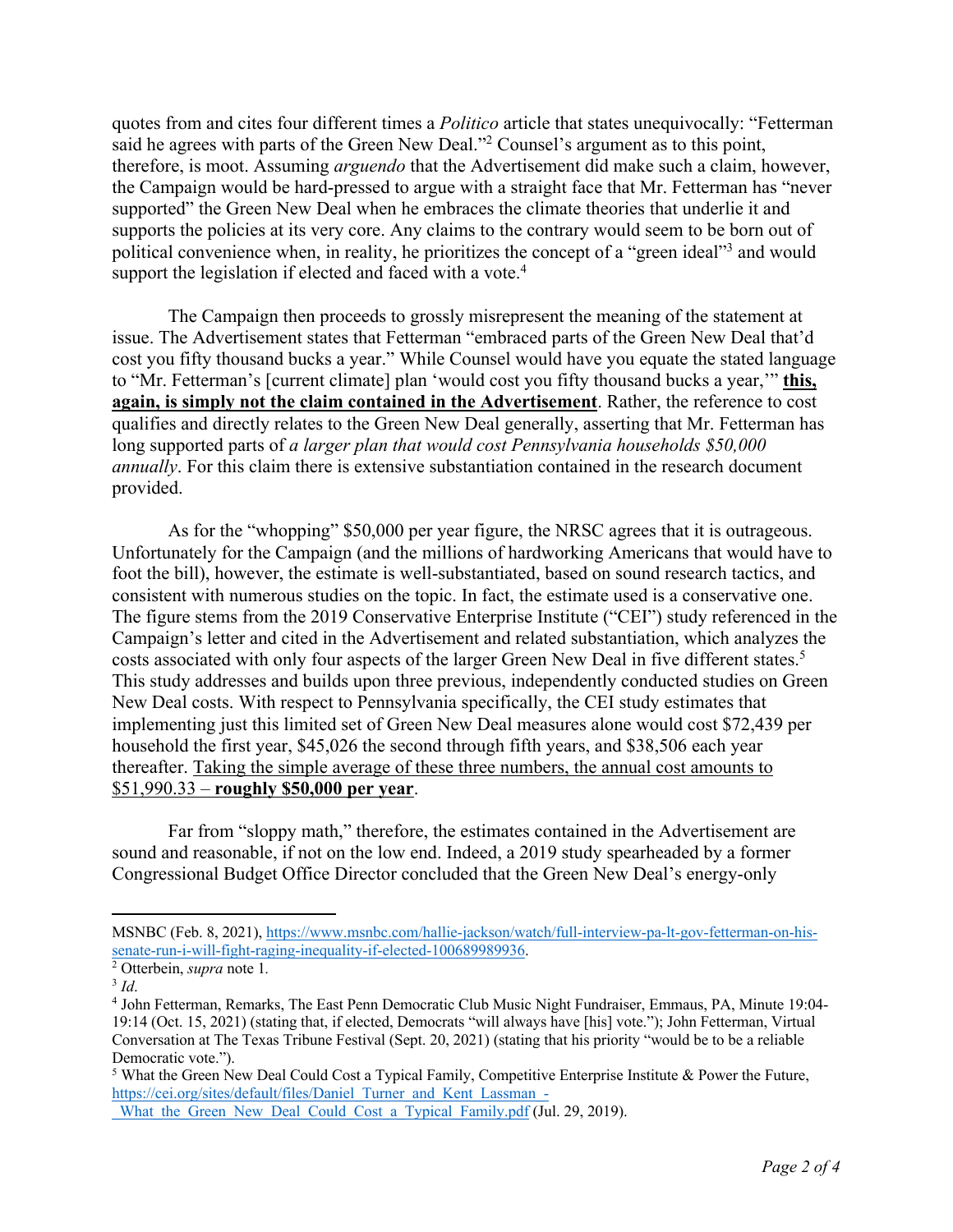components would cost each household as much as \$67,101 annually over a 10-year period.6 Further, the costs of the *non*-energy components of the Green New Deal "might dwarf these energy-related costs by an order of magnitude."<sup>7</sup> While \$50,000 per household may (and should) sound shocking to the casual observer, it is an entirely reasonable and sound accounting of potential Green New Deal costs. What may be more shocking, however, is Mr. Fetterman's support of *any* aspect of such legislation and his association with the politicians that champion it, but that is for the voters to decide.

Finally, the Campaign closes its letter with the inexplicable assertion that, based on the depiction of an "END FRACKING NO MORE OIL" sign on-screen, the Advertisement claims that "Mr. Fetterman supports a ban on fracking." At the risk of sounding redundant, **this claim is contained nowhere in the Advertisement.** Rather, the Advertisement is accurately referencing the fact that Mr. Fetterman has supported an end to fracking, the timeline of which, however, is in no way specified. Although Counsel accuses the NRSC of having "ignored Mr. Fetterman's public statements," such statements actually form the basis of the Advertisement's claim regarding his stance on fracking. Indeed, in response to the question of whether he sees a future without fracking, Mr. Fetterman definitively replied, "I do . . . [t] hat's what I want."<sup>8</sup> Further, contrary to the Campaign's blatantly false assertion that "Mr. Fetterman consistently and publicly opposes a fracking ban," Mr. Fetterman has "consistently and publicly" spoken *in favor of* fracking moratoriums and/or bans on countless occasions, as thoroughly cited in the research substantiation document provided. Although that policy stance may no longer suit Mr. Fetterman in this most recent political endeavor, his prior statements and positions do not suddenly become untrue. Accordingly, although "a ban on fracking" is referenced nowhere in the Advertisement and is therefore a non-issue, Mr. Fetterman's record unequivocally reflects support for such a measure, regardless of how many times the Campaign may state otherwise.

The Campaign's letter amounts to nothing more than a politically-motivated attempt to remove an unfavorable advertisement from the airwaves, and is itself riddled with the falsehoods it claims are contained in the Advertisement. Despite Counsel's inflammatory and unfounded claim that the NRSC is "peddling lies," each claim in the Advertisement is accurate, truthful, and properly substantiated. Indeed, we can only assume that the Campaign is attempting to make issue of these truthful claims because it understands how damaging such positions can be in the eyes of Pennsylvania voters. The NRSC, however, is exercising its First Amendment right to shed light on an important issue central to the concerns of that electorate: the potential for skyrocketing household costs amidst already-soaring inflation, record gas prices, and critical supply shortages. The fact that the Advertisement casts an unflattering light on Mr. Fetterman is no justifiable basis to deprive the public of information critical to its decision this November.

If the Campaign would like to take to the public square to defend Mr. Fetterman's everevolving policy positions, it is free to do so. It cannot, however, be permitted to clarify the record by intentionally misinterpreting advertisements from other speakers and feigning injury from

<sup>6</sup> The Green New Deal: Scope, Scale, and Implications, American Action Fund (Feb. 25, 2019), https://www.americanactionforum.org/research/the-green-new-deal-scope-scale-and-implications/. <sup>7</sup> Conservative Enterprise Institute & Power the Future at 2.

<sup>8</sup> Molly Taft, *John Fetterman Gets Real On Fossil Fuel Money, Fracking, and a Just Transition*, Gizmodo (Feb. 23, 2021), https://gizmodo.com/john-fetterman-gets-real-on-fossil-fuel-money-fracking-1846333957.